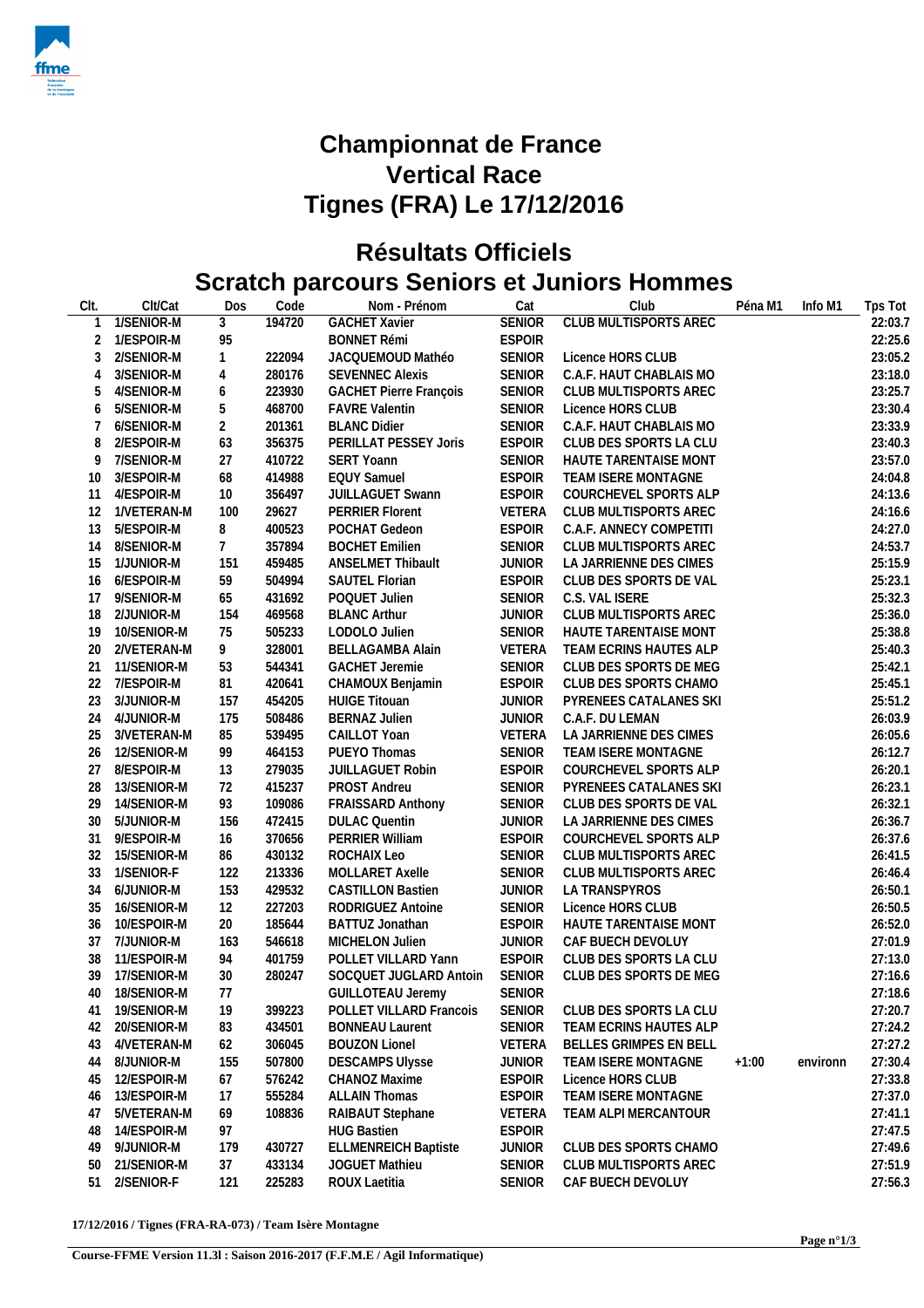| Clt.       | Clt/Cat                   | Dos        | Code             | Nom - Prénom                             | Cat                            | Club                                             | Péna M1 | Info M1  | Tps Tot            |
|------------|---------------------------|------------|------------------|------------------------------------------|--------------------------------|--------------------------------------------------|---------|----------|--------------------|
| 52         | 22/SENIOR-M               | 14         | 362836           | <b>GIRARDO Francois Xavier</b>           | <b>SENIOR</b>                  | <b>HAUTE TARENTAISE MONT</b>                     |         |          | 28:09.3            |
| 53         | 23/SENIOR-M               | 90         |                  | <b>OGIER Paul</b>                        | <b>SENIOR</b>                  |                                                  |         |          | 28:11.9            |
| 54         | 10/JUNIOR-M               | 170        | 475271           | <b>FLAMMIER Bastien</b>                  | <b>JUNIOR</b>                  | LA JARRIENNE DES CIMES                           |         |          | 28:14.7            |
| 55         | 24/SENIOR-M               | 79         | 538756           | SNICK Jeroen                             | <b>SENIOR</b>                  | TEAM ECRINS HAUTES ALP                           |         |          | 28:15.0            |
| 56         | 15/ESPOIR-M               | 96         | 577919           | <b>GAILLARD Antonin</b>                  | <b>ESPOIR</b>                  | C.A.F. HAUT CHABLAIS MO                          |         |          | 28:18.9            |
| 57         | 16/ESPOIR-M               | 47         | 426606           | <b>GANDER Corentin</b>                   | <b>ESPOIR</b>                  | CLUB DES SPORTS CHAMO                            |         |          | 28:29.4            |
| 58         | 11/JUNIOR-M               | 161        | 520705           | <b>CORNUS Samuel</b>                     | <b>JUNIOR</b>                  | TEAM ISERE MONTAGNE                              |         |          | 28:32.8            |
| 59         | 25/SENIOR-M               | 87         | 538986           | PARISOT Alexandre                        | SENIOR                         | C.P.L.V.R. - XTT RAID 63                         |         |          | 28:35.1            |
| 60         | 26/SENIOR-M               | 38         | 36424            | <b>LESCA Francois</b>                    | SENIOR                         | C.P.L.V.R. - XTT RAID 63                         |         |          | 28:42.9            |
| 61         | 17/ESPOIR-M               | 91         | 531037           | <b>SALLE Corentin</b>                    | <b>ESPOIR</b>                  | MERIBEL SPORT MONTAGN                            |         |          | 28:44.9            |
|            | 62 12/JUNIOR-M            | 167        | 578051           | <b>MAURY Matiss</b>                      | <b>JUNIOR</b>                  | PYRENEES CATALANES SKI                           |         |          | 28:45.1            |
| 63         | 27/SENIOR-M               | 31         | 510706           | <b>BEDOY Loic</b>                        | <b>SENIOR</b>                  | MERIBEL SPORT MONTAGN                            |         |          | 28:46.5            |
| 64         | 13/JUNIOR-M               | 178        | 508955           | <b>BURNET Jérémie</b>                    | <b>JUNIOR</b>                  | C.A.F. DU LEMAN                                  |         |          | 28:50.9            |
| 65         | 28/SENIOR-M               | 78         | 576664           | CLAUSS Régis                             | SENIOR                         | ASPTT STRASBOURG                                 |         |          | 28:52.4            |
| 66         | 6/VETERAN-M               | 11         | 20987            | ARVIN BEROD Marc                         | VETERA                         | PRAZ MONTAGNE                                    |         |          | 28:56.0            |
| 67         | 14/JUNIOR-M               | 169        | 540505           | CARCEY COLLET Hugo                       | <b>JUNIOR</b>                  | C.A.F. ALBERTVILLE                               |         |          | 29:04.9            |
| 68         | 7/VETERAN-M               | 92         | 32575            | PLISSON Sebastien                        | VETERA                         | BELLES GRIMPES EN BELL                           |         |          | 29:05.6            |
| 69         | 8/VETERAN-M               | 22         |                  | <b>CLAUDEPIERRE Lionel</b>               | VETERA                         |                                                  |         |          | 29:08.5            |
| 70         | 9/VETERAN-M               | 40         | 401833           | <b>SERMONET Denis</b>                    | VETERA                         | PRAZ- DE-LYS SOMMAND S                           |         |          | 29:10.6            |
| 71         | 10/VETERAN-M              | 42         |                  | <b>CARASSUS Ric</b>                      | VETERA                         |                                                  |         |          | 29:15.8            |
| 72<br>73   | 15/JUNIOR-M<br>3/SENIOR-F | 158<br>138 | 376215           | <b>GAYDON Robin</b><br>MIRO Mireia       | <b>JUNIOR</b><br><b>SENIOR</b> | C.A.F. HAUT CHABLAIS MO                          |         |          | 29:17.3<br>29:19.9 |
|            | 18/ESPOIR-M               |            | 542556           | <b>EDOUARD Mathias</b>                   | <b>ESPOIR</b>                  | MONTAGNE CLUB VESUBIE                            |         |          | 29:31.9            |
| 74<br>75   | 16/JUNIOR-M               | 36<br>171  | 451018           | <b>BERTOLINI Lucas</b>                   | <b>JUNIOR</b>                  | CLUB DES SPORTS CHAMO                            |         |          | 29:33.2            |
| 76         | 29/SENIOR-M               | 29         | 547029           | MAZAN Frédéri                            | <b>SENIOR</b>                  | LA JARRIENNE DES CIMES                           |         |          | 29:40.1            |
| 77         | 30/SENIOR-M               | 101        | 578288           | JENIN Alexandre                          | <b>SENIOR</b>                  | PYRENEES CATALANES SKI                           |         |          | 29:42.0            |
| 78         | 19/ESPOIR-M               | 24         | 288202           | CHABERT Thibault                         | <b>ESPOIR</b>                  | TEAM ISERE MONTAGNE                              |         |          | 29:49.1            |
| 79         | 17/JUNIOR-M               | 159        | 536073           | PEREZ David                              | <b>JUNIOR</b>                  | TEAM ISERE MONTAGNE                              |         |          | 29:50.7            |
| 80         | 20/ESPOIR-M               | 34         | 394830           | <b>BELLABOUVIER Simon</b>                | <b>ESPOIR</b>                  | MERIBEL SPORT MONTAGN                            | +5:00   | SkiLeger | 29:52.0            |
| 81         | 31/SENIOR-M               | 56         | 434491           | <b>BOIS Denis</b>                        | <b>SENIOR</b>                  | HAUTE TARENTAISE MONT                            |         |          | 30:03.5            |
| 82         | 32/SENIOR-M               | 39         | 572951           | <b>GLASNER Alexandre</b>                 | <b>SENIOR</b>                  | PRAZ- DE-LYS SOMMAND S                           |         |          | 30:04.4            |
| 83         | 4/SENIOR-F                | 124        | 464067           | <b>BONNEL Lorna</b>                      | <b>SENIOR</b>                  | LA JARRIENNE DES CIMES                           |         |          | 30:08.0            |
| 84         | 18/JUNIOR-M               | 177        | 499532           | <b>CHARLES Clément</b>                   | <b>JUNIOR</b>                  | C.A.F. ALBERTVILLE                               |         |          | 30:10.6            |
| 85         | 19/JUNIOR-M               | 173        | 540504           | ALLEMOZ Theo                             | <b>JUNIOR</b>                  | C.A.F. ALBERTVILLE                               |         |          | 30:15.9            |
| 86         | 1/VETERAN-F               | 123        | 201805           | <b>FABRE Valentine</b>                   | VETERA                         | CLUB DES SPORTS CHAMO                            |         |          | 30:17.4            |
| 87         | 20/JUNIOR-M               | 164        | 382133           | <b>FAIVRE D ARCIER Killian</b>           | <b>JUNIOR</b>                  | PYRENEES CATALANES SKI                           |         |          | 30:18.1            |
| 88         | 21/JUNIOR-M               | 165        | 578458           | DEHOUCK Thibaut                          | <b>JUNIOR</b>                  | C.A.F. HAUT CHABLAIS MO                          |         |          | 30:25.6            |
| 89         | 2/VETERAN-F               | 136        | 231163           | JUILLAGUET Catherine                     | VETERA                         | COURCHEVEL SPORTS ALP                            |         |          | 30:28.8            |
| 90         | 22/JUNIOR-M               | 166        | 553288           | <b>BOUCHER Romain</b>                    | <b>JUNIOR</b>                  | TEAM ISERE MONTAGNE                              |         |          | 30:29.9            |
|            | 91 33/SENIOR-M            | 58         | 539930           | CURMER Grégoire                          |                                | SENIOR CLUB DES SPORTS CHAMO                     |         |          | 30:32.7            |
| 92         | 23/JUNIOR-M               | 152        | 391261           | <b>BOUVET Eddy</b>                       | JUNIOR                         | C.A.F. HAUT CHABLAIS MO                          | $+5:00$ | SkiLeger | 30:42.0            |
| 93         | 21/ESPOIR-M               | 73         |                  | FERDINAND Antoine                        | <b>ESPOIR</b>                  |                                                  |         |          | 30:45.0            |
| 94         | 24/JUNIOR-M               | 168        | 542416           | <b>CHANTELOUBE Corentin</b>              | <b>JUNIOR</b>                  | TEAM ISERE MONTAGNE                              |         |          | 30:50.1            |
| 95         | 5/SENIOR-F                | 127        | 279413           | MANEGLIA Marion                          | <b>SENIOR</b>                  | TEAM ISERE MONTAGNE                              |         |          | 31:04.3            |
| 96         | 11/VETERAN-M              | 80         | 396840           | MOLLARET Bruno                           | VETERA                         | SECTION MONTAGNE SALO                            |         |          | 31:05.0            |
| 97         | 34/SENIOR-M               | 41         | 577482           | <b>TAUTY Nicolas</b>                     | <b>SENIOR</b>                  | Licence HORS CLUB                                |         |          | 31:11.8            |
| 98         | 35/SENIOR-M               | 76         | 536457           | <b>INFANTE Vincenzo</b>                  | SENIOR                         | TEAM ECRINS HAUTES ALP                           |         |          | 31:18.9            |
| 99         | 12/VETERAN-M              | 55         | 530849           | <b>VIELET Francis</b>                    | VETERA                         | TEAM ISERE MONTAGNE                              |         |          | 31:21.1            |
| 100        | 1/ESPOIR-F                | 125        | 113468           | <b>BONNEL Candice</b>                    | <b>ESPOIR</b>                  | LA JARRIENNE DES CIMES                           |         |          | 31:26.9            |
| 101<br>102 | 2/ESPOIR-F<br>3/ESPOIR-F  | 132<br>128 | 134355<br>161450 | <b>BONNEL Lena</b><br><b>GAYET Elisa</b> | <b>ESPOIR</b><br><b>ESPOIR</b> | LA JARRIENNE DES CIMES<br>PYRENEES CATALANES SKI |         |          | 31:34.6<br>31:35.6 |
| 103        | 22/ESPOIR-M               | 70         | 539255           | CATTALORDA Paul                          | <b>ESPOIR</b>                  | MONTAGNE CLUB VESUBIE                            |         |          | 31:38.4            |
| 104        | 13/VETERAN-M              | 52         | 573491           | SILVESTRE Lionel                         | VETERA                         | HAUTE TARENTAISE MONT                            |         |          | 31:48.7            |
| 105        | 14/VETERAN-M              | 64         |                  | JACQUIN Stephane                         | VETERA                         |                                                  |         |          | 31:50.4            |
| 106        | 4/ESPOIR-F                | 126        | 398339           | MOLLARD Sophie                           | <b>ESPOIR</b>                  | CLUB MULTISPORTS AREC                            |         |          | 31:51.0            |
| 107        | 36/SENIOR-M               | 57         | 434358           | JACQUARD Pascal                          | SENIOR                         | C.A.F. FAVERGES COMP                             |         |          | 31:54.8            |
| 108        | 37/SENIOR-M               | 89         | 530868           | <b>LOTTIN Xavier</b>                     | <b>SENIOR</b>                  | TEAM ISERE MONTAGNE                              |         |          | 31:59.4            |
| 109        | 38/SENIOR-M               | 28         | 334278           | LAZZARONI Fabien                         | <b>SENIOR</b>                  | HAUTE TARENTAISE MONT                            |         |          | 32:03.1            |
| 110        | 25/JUNIOR-M               | 162        | 391608           | <b>GARCIA Rémi</b>                       | <b>JUNIOR</b>                  | PYRENEES CATALANES SKI                           |         |          | 32:04.0            |
| 111        | 39/SENIOR-M               | 18         |                  | BELZ Jean Marie                          | <b>SENIOR</b>                  |                                                  |         |          | 32:05.8            |
|            | 112 15/VETERAN-M          | 44         |                  | <b>LAROSE Eric</b>                       | VETERA                         |                                                  |         |          | 32:06.9            |
| 113        | 40/SENIOR-M               | 88         | 147783           | CAILLAUD Colin                           | SENIOR                         | JEUNES ET MONTAGNE                               |         |          | 32:07.5            |
| 114        | 41/SENIOR-M               | 66         | 568529           | <b>CLARET Cyrille</b>                    | SENIOR                         | CLUB DES SPORTS CHAMO                            |         |          | 32:13.3            |
| 115        | 3/VETERAN-F               | 141        | 494095           | RAIBAUT Valérie                          | VETERA                         | TEAM ALPI MERCANTOUR                             |         |          | 32:15.0            |
|            |                           |            |                  |                                          |                                |                                                  |         |          |                    |

**17/12/2016 / Tignes (FRA-RA-073) / Team Isère Montagne**